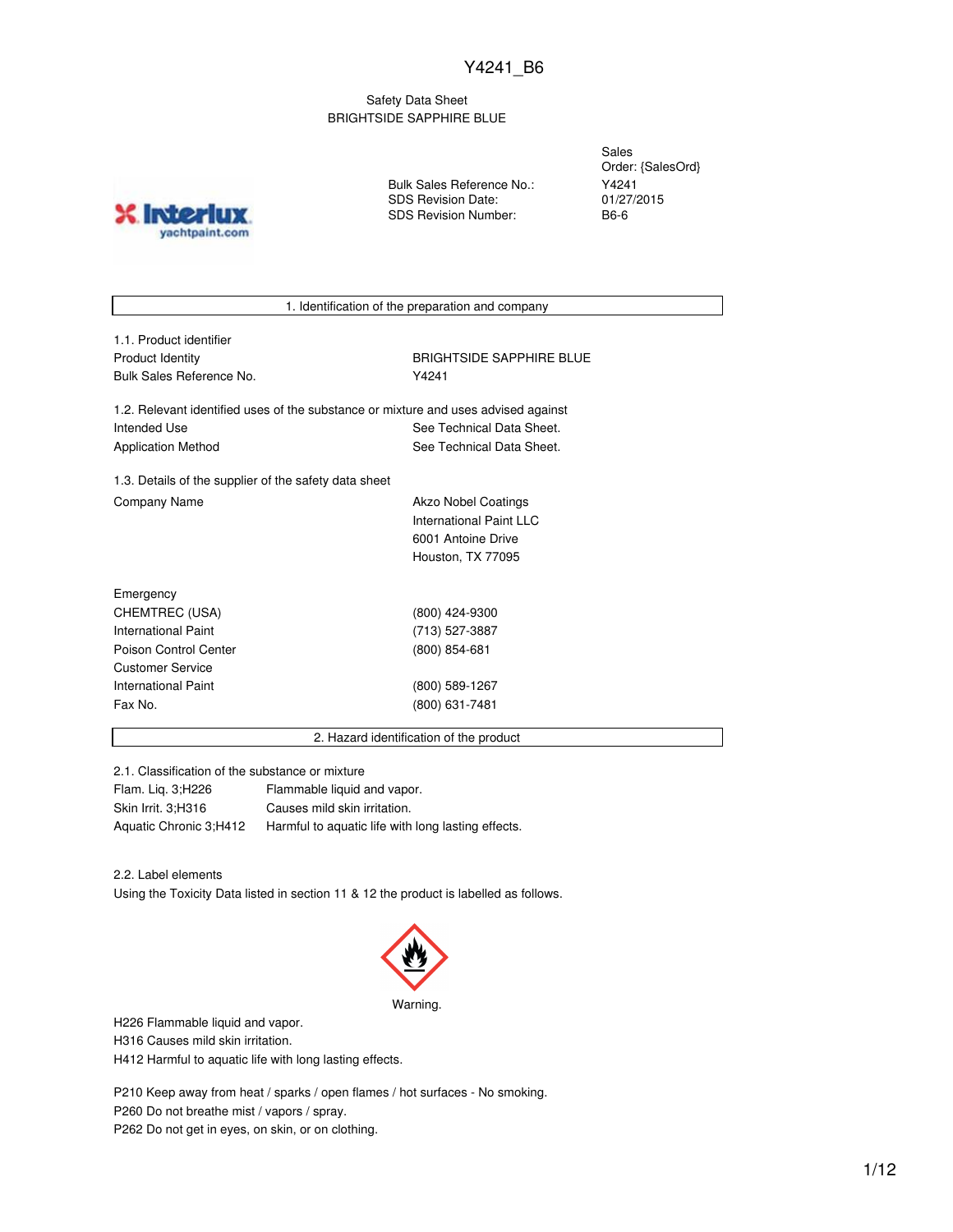P273 Avoid release to the environment.

P280 Wear protective gloves / eye protection / face protection.

P301+310 IF SWALLOWED: Immediately call a POISON CENTER or doctor/physician.

P303+361+353 IF ON SKIN (or hair): Remove/Take off immediately all contaminated clothing. Rinse skin with water/shower.

P331 Do NOT induce vomiting.

P332+313 If skin irritation occurs: Get medical advice/attention.

P370 In case of fire: Use water spray, fog, or regular foam..

P403+233 Store in a well ventilated place. Keep container tightly closed.

P501 Dispose of contents / container in accordance with local / national regulations.

| <b>HMIS Rating</b> | Health: 2* | Flammability: 2 | Reactivity: 0 |
|--------------------|------------|-----------------|---------------|
|--------------------|------------|-----------------|---------------|

| Composition/information on ingredients |
|----------------------------------------|
|                                        |

This product contains the following substances that present a hazard within the meaning of the relevant State and Federal Hazardous Substances regulations.

| Ingredient/Chemical<br><b>Designations</b>                                             |              | Weight % GHS Classification                                                                                                                  | <b>Notes</b>      |
|----------------------------------------------------------------------------------------|--------------|----------------------------------------------------------------------------------------------------------------------------------------------|-------------------|
| Solvent naphtha (petroleum),<br>medium aliphatic<br><b>CAS Number:</b><br>0064742-88-7 | $25 - 50$    | Asp. Tox. 1; H304                                                                                                                            | $\lceil 1 \rceil$ |
| Stoddard solvent<br>CAS Number:<br>0008052-41-3                                        | $10 - 25$    | Asp. Tox. 1; H304                                                                                                                            | $[1][2]$          |
| Petroleum distillates,<br>hydrotreated light<br>CAS Number:<br>0064742-47-8            | $1.0 - 10$   | Asp. Tox. 1; H304                                                                                                                            | $[1]$             |
| Naphtha (petroleum), heavy<br>aromatic<br>CAS Number:<br>0064742-94-5                  | $1.0 - 10$   | Asp. Tox. 1; H304                                                                                                                            | [1]               |
| Titanium dioxide<br><b>CAS Number:</b><br>0013463-67-7                                 | $1.0 - 10$   |                                                                                                                                              | $[1][2]$          |
| SATURATED HYDROCARBON<br>CAS Number:<br><b>TS-KS6505</b>                               | $1.0 - 10$   |                                                                                                                                              | [1]               |
| Xylenes (o-, m-, p- isomers)<br>CAS Number:<br>0001330-20-7                            | $1.0 - 10$   | Flam. Liq. 3;H226<br>Acute Tox. 4:H332<br>Acute Tox. 4;H312<br>Skin Irrit. 2;H315<br>Eye Irrit. 2;H319<br>STOT SE 3;H335<br>Asp. Tox. 1;H304 | [1][2]            |
| Propylene glycol monomethyl<br>ether acetate<br>CAS Number:<br>0000108-65-6            | $1.0 - 10$   | Flam. Lig. 3;H226                                                                                                                            | [1]               |
| Kerosene<br>CAS Number:<br>0008008-20-6                                                | $1.0 - 10$   | Asp. Tox. 1; H304                                                                                                                            | $[1][2]$          |
| Naphthalene<br>CAS Number:<br>0000091-20-3                                             | $0.10 - 1.0$ | Carc. 2:H351<br>Acute Tox. 4:H302<br><b>Aquatic Acute</b><br>1;H400<br><b>Aquatic Chronic</b><br>1;H410                                      | $[1][2]$          |
| Methyl ethyl ketoxime<br><b>CAS Number:</b><br>0000096-29-7                            | $0.10 - 1.0$ | Carc. 2:H351<br>Acute Tox. 4;H312<br>Eye Dam. 1;H318<br>Skin Sens. 1:H317                                                                    | [1]               |

[1] Substance classified with a health or environmental hazard.

[2] Substance with a workplace exposure limit.

[3] PBT-substance or vPvB-substance.

\*The full texts of the phrases are shown in Section 16.

4. First aid measures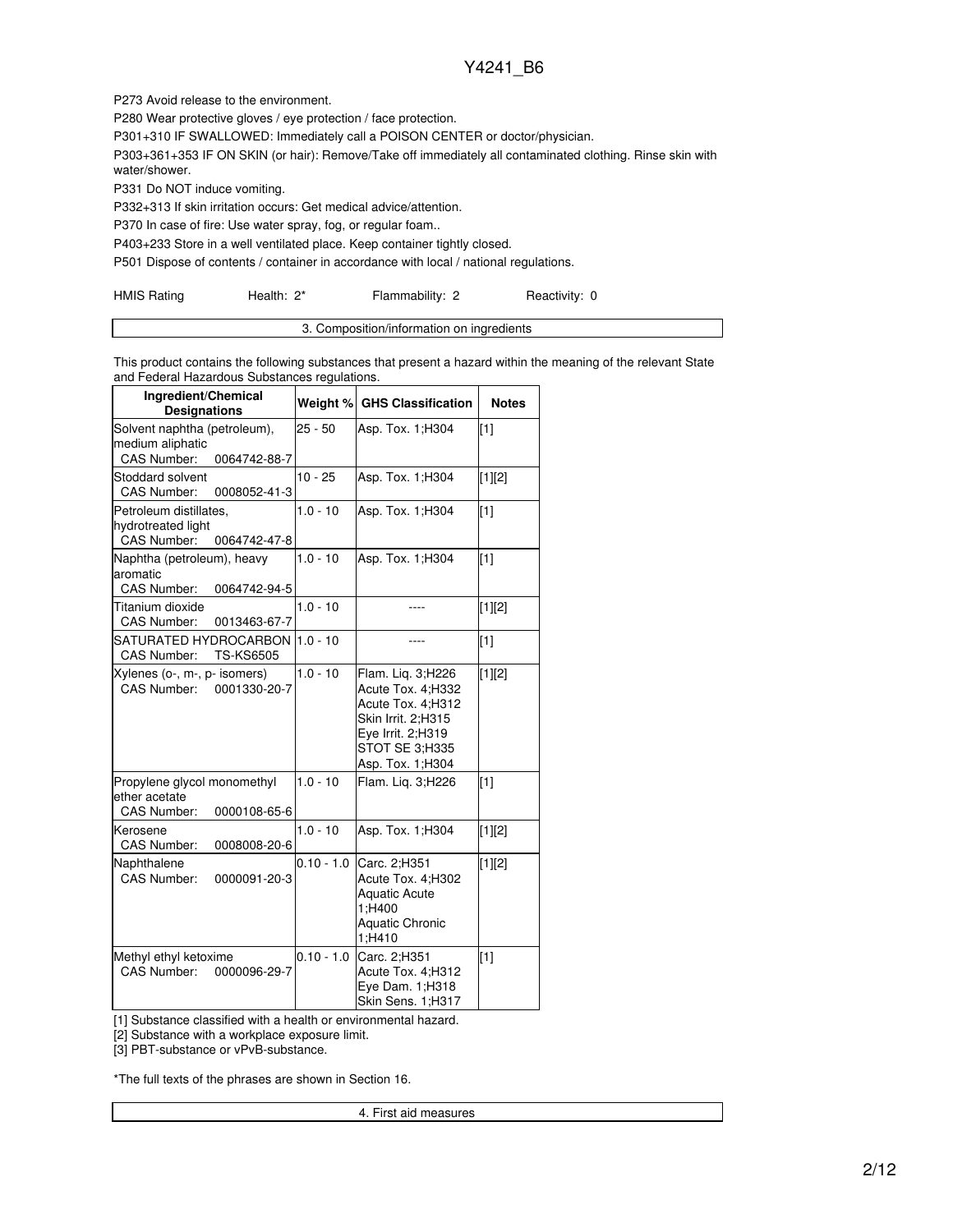| 4.1. Description of first aid measures |                                                                                                                                                                                                                                                                                                                                                                                                                                   |  |  |
|----------------------------------------|-----------------------------------------------------------------------------------------------------------------------------------------------------------------------------------------------------------------------------------------------------------------------------------------------------------------------------------------------------------------------------------------------------------------------------------|--|--|
| General                                | Remove contaminated clothing and shoes. Get medical attention immediately. Wash<br>clothing before reuse. Thoroughly clean or destroy contaminated shoes.                                                                                                                                                                                                                                                                         |  |  |
| Inhalation                             | If inhaled, remove to fresh air. If not breathing, give artificial respiration. If breathing is<br>difficult, give oxygen. Get medical attention immediately.                                                                                                                                                                                                                                                                     |  |  |
| Eyes                                   | In case of contact, immediately flush eyes with plenty of water for at least 15 minutes.<br>Get medical attention immediately.                                                                                                                                                                                                                                                                                                    |  |  |
| Skin                                   | In case of contact, immediately flush skin with soap and plenty of water. Get medical<br>attention immediately.                                                                                                                                                                                                                                                                                                                   |  |  |
| Ingestion                              | If swallowed, immediately contact Poison Control Center at 1-800-854-6813. DO NOT<br>induce vomiting unless instructed to do so by medical personnel. Never give anything<br>by mouth to an unconscious person.                                                                                                                                                                                                                   |  |  |
|                                        | 4.2. Most important symptoms and effects, both acute and delayed                                                                                                                                                                                                                                                                                                                                                                  |  |  |
| Overview                               | NOTICE: Reports have associated repeated and prolonged occupational<br>overexposure to solvents with permanent brain and nervous system damage.<br>Intentional misuse by deliberately concentrating and inhaling the contents may be<br>harmful or fatal. Avoid contact with eyes, skin and clothing.                                                                                                                             |  |  |
| Inhalation                             | Harmful if inhaled. Causes lung irritation. Causes nose and throat irritation. Vapors<br>may affect the brain or nervous system causing dizziness, headache or nausea.                                                                                                                                                                                                                                                            |  |  |
| Eyes                                   | Risk of serious damage to eyes. Do not get in eyes. Protective equipment should be<br>selected to provide protection from exposure to the chemicals listed in Section 3 of<br>this document. Depending on the site-specific condition of use, safety glasses,<br>chemical goggles, and/or head and face protection may be required to prevent<br>contact. The equipment must be thouroughly cleaned, or discarded after each use. |  |  |
| Skin                                   | Causes skin irritation. May cause delayed skin irritation. May be harmful if absorbed<br>through the skin.                                                                                                                                                                                                                                                                                                                        |  |  |
| Ingestion                              | Harmful if swallowed. May cause abdominal pain, nausea, vomiting, diarrhea, or<br>drowsiness.                                                                                                                                                                                                                                                                                                                                     |  |  |
| Chronic effects                        | Possible cancer hazard. Contains an ingredient which may cause cancer based on<br>animal data (See Section 2 and Section 15 for each ingredient). Risk of cancer<br>depends on duration and level of exposure.                                                                                                                                                                                                                    |  |  |

5. Fire-fighting measures

### 5.1. Extinguishing media

CAUTION: This product has a very low flashpoint. Use of water spray when fighting fire may be inefficient. SMALL FIRES: Use dry chemical, CO2, water spray or alcohol-resistant foam. LARGE FIRES: Use water spray, fog, or alcohol-resistant foam. Do not use straight streams. Move containers from fire area if you can do so without risk. Runoff from fire control may cause pollution. Dike fire control water for later disposal. Do not scatter the material.

5.2. Special hazards arising from the substance or mixture

May produce hazardous fumes when heated to decomposition as in welding. Fumes may produce Carbon Dioxide and Carbon Monoxide.

#### 5.3. Advice for fire-fighters

Cool closed containers exposed to fire by spraying them with water. Do not allow run off water and contaminants from fire fighting to enter drains or water courses.

ERG Guide No.

6. Accidental release measures

6.1. Personal precautions, protective equipment and emergency procedures

ELIMINATE ALL IGNITION SOURCES (no smoking, flares, sparks or flames in immediate area). Use only non-sparking equipment to handle spilled material and absorbent. Do not touch or walk through spilled material. Stop leak if you can do so without risk. Prevent entry into waterways, sewers, basements or confined areas. A vapor suppressing foam may be used to reduce vapors. Absorb or cover with dry earth, sand, or other non-combustible material and transfer to containers. Use non-sparking tools to collect absorbed material.

6.2. Environmental precautions

Do not allow spills to enter drains or watercourses.

6.3. Methods and material for containment and cleaning up

CALL CHEMTREC at (800)-424-9300 for emergency response. Isolate spill or leak area immediately for at least 25 to 50 meters (80 to 160 feet) in all directions. Keep unauthorized personnel away. Stay upwind. Keep out of low areas. Ventilate closed spaces before entering. LARGE SPILLS: Consider initial downwind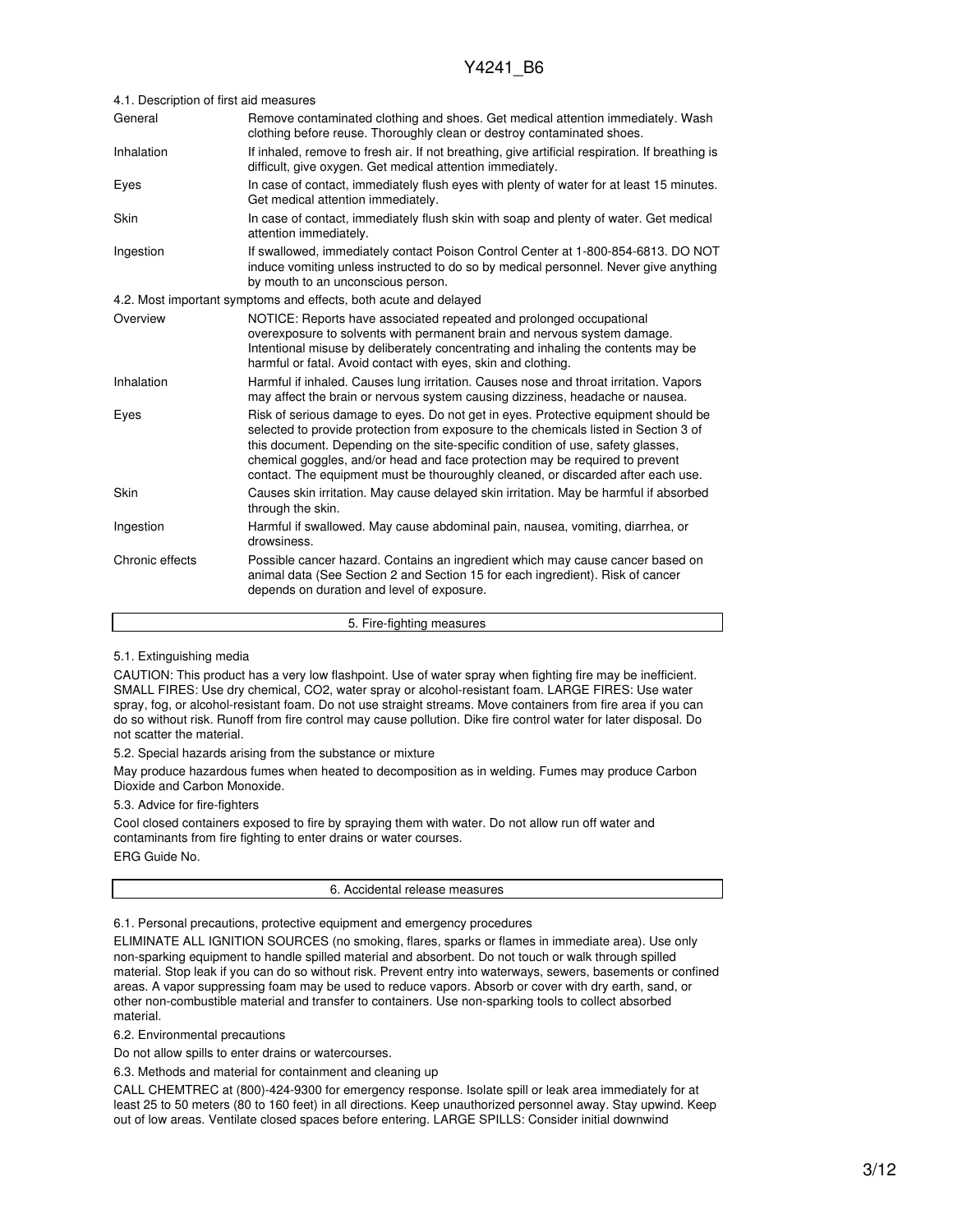#### evacuation for at least 300 meters (1000 feet).

### 7. Handling and storage

7.1. Precautions for safe handling **Handling** Vapors may cause flash fire or ignite explosively.

In Storage Keep away from heat, sparks and flame.

7.2. Conditions for safe storage, including any incompatibilities

Store between 40-100F (4-38C).

Do not get in eyes, on skin or clothing.

Strong oxidizing agents.

Do not smoke. Extinguish all flames and pilot lights, and turn off stoves, heaters, electric motors and other sources of ignition during use and until all vapors are gone.

7.3. Specific end use(s)

Close container after each use.

Wash thoroughly after handling.

Prevent build-up of vapors by opening all windows and doors to achieve cross-ventilation.

#### 8. Exposure controls and personal protection

### 8.1. Control parameters

| Exposure                 |                                                           |               |                                                                                                |  |
|--------------------------|-----------------------------------------------------------|---------------|------------------------------------------------------------------------------------------------|--|
| CAS No.                  | Ingredient                                                | <b>Source</b> | Value                                                                                          |  |
| 0000091-20-3 Naphthalene |                                                           | OSHA          | 10 ppm TWA; 50 mg/m3 TWA15 ppm STEL; 75<br>mg/m3 STEL                                          |  |
|                          |                                                           | <b>ACGIH</b>  | 10 ppm TWA15 ppm STEL                                                                          |  |
|                          |                                                           | <b>NIOSH</b>  | 10 ppm TWA; 50 mg/m3 TWA15 ppm STEL; 75<br>mg/m3 STEL250 ppm IDLH                              |  |
|                          |                                                           | Supplier      |                                                                                                |  |
|                          |                                                           | OHSA,<br>CAN  | 10 ppm TWA15 ppm STEL                                                                          |  |
|                          |                                                           | Mexico        | 10 ppm TWA LMPE-PPT; 50 mg/m3 TWA<br>LMPE-PPT15 ppm STEL [LMPE-CT]; 75 mg/m3<br>STEL [LMPE-CT] |  |
|                          |                                                           | <b>Brazil</b> |                                                                                                |  |
|                          | 0000096-29-7 Methyl ethyl ketoxime                        | <b>OSHA</b>   |                                                                                                |  |
|                          |                                                           | <b>ACGIH</b>  |                                                                                                |  |
|                          |                                                           | <b>NIOSH</b>  |                                                                                                |  |
|                          |                                                           | Supplier      |                                                                                                |  |
|                          |                                                           | OHSA,<br>CAN  |                                                                                                |  |
|                          |                                                           | Mexico        |                                                                                                |  |
|                          |                                                           | <b>Brazil</b> |                                                                                                |  |
|                          | 0000108-65-6 Propylene glycol monomethyl<br>ether acetate | <b>OSHA</b>   |                                                                                                |  |
|                          |                                                           | <b>ACGIH</b>  |                                                                                                |  |
|                          |                                                           | <b>NIOSH</b>  |                                                                                                |  |
|                          |                                                           | Supplier      |                                                                                                |  |
|                          |                                                           | OHSA,<br>CAN  | 50 ppm TWA; 270 mg/m3 TWA                                                                      |  |
|                          |                                                           | Mexico        |                                                                                                |  |
|                          |                                                           | <b>Brazil</b> |                                                                                                |  |
|                          | 0001330-20-7 Xylenes (o-, m-, p- isomers)                 | <b>OSHA</b>   | 100 ppm TWA; 435 mg/m3 TWA150 ppm STEL;<br>655 mg/m3 STEL                                      |  |
|                          |                                                           | <b>ACGIH</b>  | 100 ppm TWA150 ppm STEL                                                                        |  |
|                          |                                                           |               |                                                                                                |  |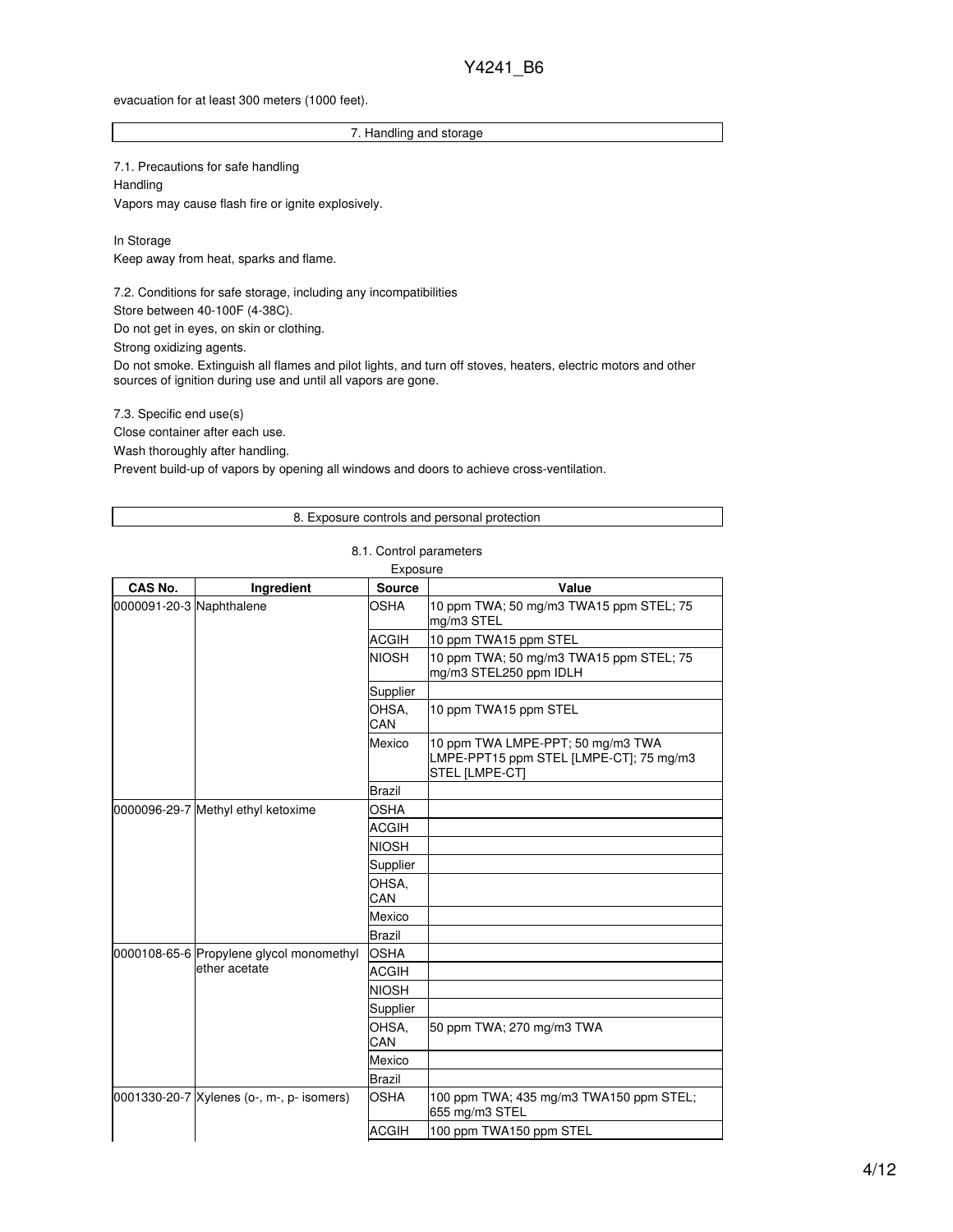Y4241\_B6

|                       |                                                               | <b>NIOSH</b>  |                                                                                                     |
|-----------------------|---------------------------------------------------------------|---------------|-----------------------------------------------------------------------------------------------------|
|                       |                                                               | Supplier      |                                                                                                     |
|                       |                                                               | OHSA.<br>CAN  | 100 ppm TWA150 ppm STEL                                                                             |
|                       |                                                               | Mexico        | 100 ppm TWA LMPE-PPT; 435 mg/m3 TWA<br>LMPE-PPT150 ppm STEL [LMPE-CT]; 655 mg/m3<br>STEL [LMPE-CT]  |
|                       |                                                               | Brazil        | 78 ppm TWA LT; 340 mg/m3 TWA LT                                                                     |
| 0008008-20-6 Kerosene |                                                               | <b>OSHA</b>   |                                                                                                     |
|                       |                                                               | ACGIH         | 200 mg/m3 TWA (application restricted to conditions<br>in which there are negligible aerosol expos  |
|                       |                                                               | <b>NIOSH</b>  | 100 mg/m3 TWA                                                                                       |
|                       |                                                               | Supplier      |                                                                                                     |
|                       |                                                               | OHSA.         | 200 mg/m3 TWA (restricted to conditions where                                                       |
|                       |                                                               | CAN           | there is negligible aerosol exposure, as total hy                                                   |
|                       |                                                               | Mexico        |                                                                                                     |
|                       |                                                               | Brazil        |                                                                                                     |
|                       | 0008052-41-3 Stoddard solvent                                 | <b>OSHA</b>   | 500 ppm TWA; 2900 mg/m3 TWA                                                                         |
|                       |                                                               | <b>ACGIH</b>  | 100 ppm TWA                                                                                         |
|                       |                                                               | <b>NIOSH</b>  | 350 mg/m3 TWA1800 mg/m3 Ceiling (15 min)20000<br>mg/m3 IDLH                                         |
|                       |                                                               | Supplier      |                                                                                                     |
|                       |                                                               | OHSA.<br>CAN  | 525 mg/m3 TWA (140C Flash aliphatic solvent)                                                        |
|                       |                                                               | Mexico        | 100 ppm TWA LMPE-PPT; 523 mg/m3 TWA<br>LMPE-PPT200 ppm STEL [LMPE-CT]; 1050 mg/m3<br>STEL [LMPE-CT] |
|                       |                                                               | Brazil        |                                                                                                     |
|                       | 0013463-67-7 Titanium dioxide                                 | <b>OSHA</b>   | 15 mg/m3 TWA (total dust)                                                                           |
|                       |                                                               | ACGIH         | 10 mg/m3 TWA                                                                                        |
|                       |                                                               | <b>NIOSH</b>  | 5000 mg/m3 IDLH                                                                                     |
|                       |                                                               | Supplier      |                                                                                                     |
|                       |                                                               | OHSA,<br>CAN  | 10 mg/m3 TWA                                                                                        |
|                       |                                                               | Mexico        | 10 mg/m3 TWA LMPE-PPT (as Ti)20 mg/m3 STEL<br>[LMPE-CT] (as Ti)                                     |
|                       |                                                               | Brazil        |                                                                                                     |
|                       | 0064742-47-8 Petroleum distillates,<br>hydrotreated light     | OSHA          |                                                                                                     |
|                       |                                                               | ACGIH         |                                                                                                     |
|                       |                                                               | <b>NIOSH</b>  |                                                                                                     |
|                       |                                                               | Supplier      |                                                                                                     |
|                       |                                                               | OHSA,         |                                                                                                     |
|                       |                                                               | CAN           |                                                                                                     |
|                       |                                                               | Mexico        |                                                                                                     |
|                       |                                                               | <b>Brazil</b> |                                                                                                     |
|                       |                                                               | <b>OSHA</b>   |                                                                                                     |
|                       | 0064742-88-7 Solvent naphtha (petroleum),<br>medium aliphatic | <b>ACGIH</b>  |                                                                                                     |
|                       |                                                               | <b>NIOSH</b>  |                                                                                                     |
|                       |                                                               |               |                                                                                                     |
|                       |                                                               | Supplier      |                                                                                                     |
|                       |                                                               | OHSA,<br>CAN  |                                                                                                     |
|                       |                                                               | Mexico        |                                                                                                     |
|                       |                                                               | <b>Brazil</b> |                                                                                                     |
|                       |                                                               |               |                                                                                                     |
|                       | 0064742-94-5 Naphtha (petroleum), heavy<br>aromatic           | <b>OSHA</b>   |                                                                                                     |
|                       |                                                               | <b>ACGIH</b>  |                                                                                                     |
|                       |                                                               | <b>NIOSH</b>  |                                                                                                     |
|                       |                                                               | Supplier      |                                                                                                     |
|                       |                                                               | OHSA,         |                                                                                                     |
|                       |                                                               | CAN           |                                                                                                     |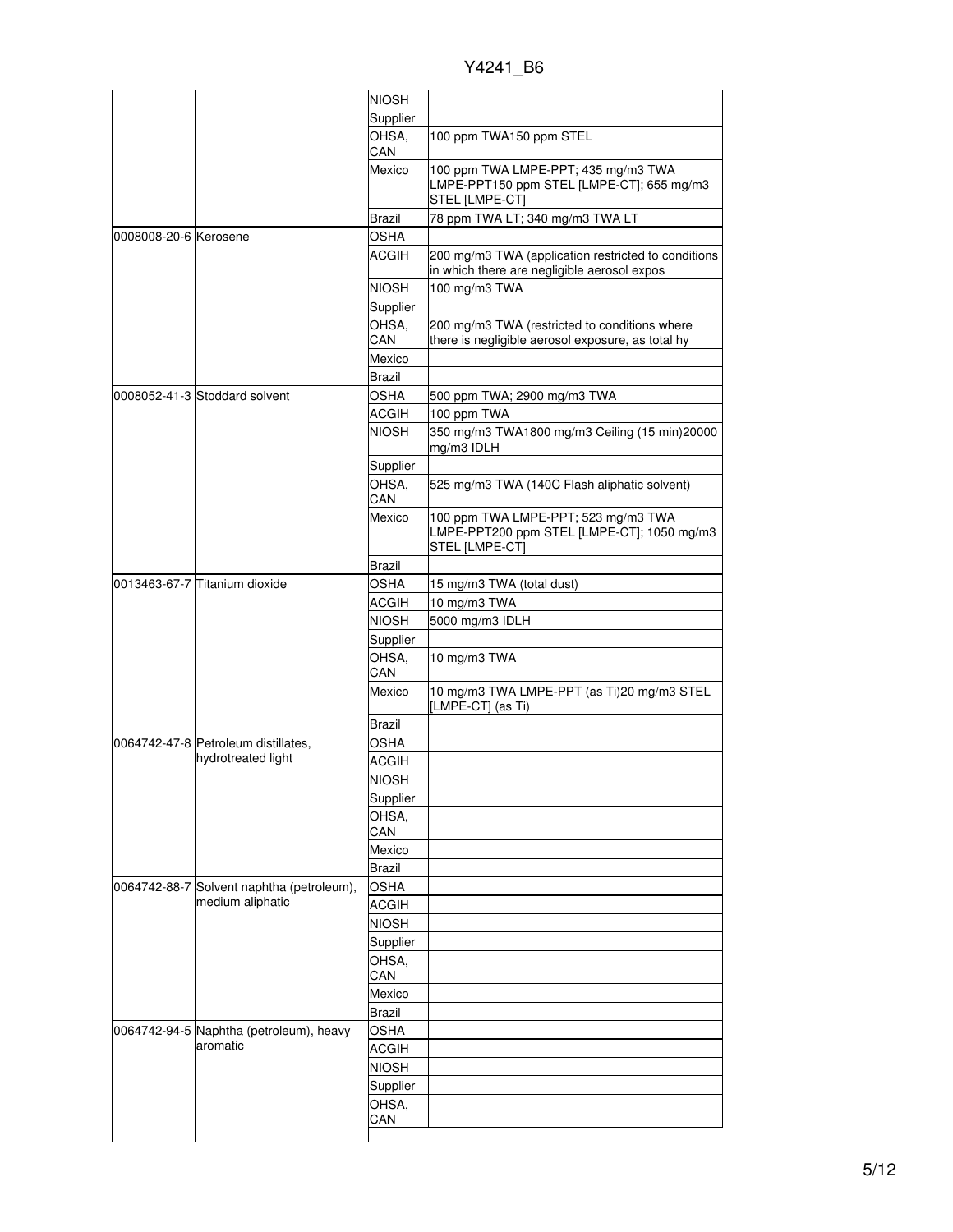|                  |                    | Mexico        |  |
|------------------|--------------------|---------------|--|
|                  |                    | Brazil        |  |
| <b>TS-KS6505</b> | <b>SATURATED</b>   | <b>OSHA</b>   |  |
|                  | <b>HYDROCARBON</b> | <b>ACGIH</b>  |  |
|                  |                    | <b>NIOSH</b>  |  |
|                  | Supplier           |               |  |
|                  | OHSA,<br>CAN       |               |  |
|                  |                    | Mexico        |  |
|                  |                    | <b>Brazil</b> |  |

| CAS No.                  | Ingredient                                                    | Source       | Value                                                                |
|--------------------------|---------------------------------------------------------------|--------------|----------------------------------------------------------------------|
| 0000091-20-3 Naphthalene |                                                               | NIOSH        | Hemolysis and eye irritation that causes<br>cataracts                |
|                          | 0000096-29-7 Methyl ethyl ketoxime                            | NIOSH        |                                                                      |
|                          | 0000108-65-6 Propylene glycol monomethyl ether<br>acetate     | NIOSH        |                                                                      |
|                          | 0001330-20-7 Xylenes (o-, m-, p- isomers)                     | NIOSH        | Central nervous system depressant;<br>respiratory and eye irritation |
| 0008008-20-6 Kerosene    |                                                               | <b>NIOSH</b> | Eye nose                                                             |
|                          | 0008052-41-3 Stoddard solvent                                 | NIOSH        | Eye nose                                                             |
|                          | 0013463-67-7 Titanium dioxide                                 | NIOSH        | Lung tumors in animals                                               |
|                          | 0064742-47-8 Petroleum distillates, hydrotreated light        | <b>NIOSH</b> |                                                                      |
|                          | 0064742-88-7 Solvent naphtha (petroleum), medium<br>aliphatic | <b>NIOSH</b> |                                                                      |
|                          | 0064742-94-5 Naphtha (petroleum), heavy aromatic              | <b>NIOSH</b> |                                                                      |
| TS-KS6505                | SATURATED HYDROCARBON                                         | NIOSH        |                                                                      |

## Carcinogen Data

| CAS No.                  | Ingredient                                   | Source      | Value                                                                  |  |  |
|--------------------------|----------------------------------------------|-------------|------------------------------------------------------------------------|--|--|
| 0000091-20-3 Naphthalene |                                              | <b>OSHA</b> | Select Carcinogen: Yes                                                 |  |  |
|                          |                                              | <b>NTP</b>  | Known: No; Suspected: Yes                                              |  |  |
|                          |                                              | <b>IARC</b> | Group 1: No: Group 2a: No: Group 2b: Yes: Group 3: No:<br>Group 4: No; |  |  |
|                          | 0000096-29-7 Methyl ethyl ketoxime           | <b>OSHA</b> | Select Carcinogen: No                                                  |  |  |
|                          |                                              | <b>NTP</b>  | Known: No; Suspected: No                                               |  |  |
|                          |                                              | <b>IARC</b> | Group 1: No; Group 2a: No; Group 2b: No; Group 3: No;<br>Group 4: No:  |  |  |
|                          | 0000108-65-6 Propylene glycol                | OSHA        | Select Carcinogen: No                                                  |  |  |
|                          | monomethyl ether                             | <b>NTP</b>  | Known: No: Suspected: No                                               |  |  |
|                          | acetate                                      | <b>IARC</b> | Group 1: No; Group 2a: No; Group 2b: No; Group 3: No;<br>Group 4: No;  |  |  |
|                          | 0001330-20-7 Xylenes (o-, m-, p-<br>isomers) | OSHA        | Select Carcinogen: No                                                  |  |  |
|                          |                                              | <b>NTP</b>  | Known: No; Suspected: No                                               |  |  |
|                          |                                              | <b>IARC</b> | Group 1: No: Group 2a: No: Group 2b: No: Group 3: Yes:<br>Group 4: No: |  |  |
| 0008008-20-6 Kerosene    |                                              | OSHA        | Select Carcinogen: No                                                  |  |  |
|                          |                                              | <b>NTP</b>  | Known: No; Suspected: No                                               |  |  |
|                          |                                              | <b>IARC</b> | Group 1: No; Group 2a: No; Group 2b: No; Group 3: No;<br>Group 4: No;  |  |  |
|                          | 0008052-41-3 Stoddard solvent<br><b>NTP</b>  | <b>OSHA</b> | Select Carcinogen: No                                                  |  |  |
|                          |                                              |             | Known: No; Suspected: No                                               |  |  |
|                          |                                              | <b>IARC</b> | Group 1: No; Group 2a: No; Group 2b: No; Group 3: No;<br>Group 4: No;  |  |  |
|                          | 0013463-67-7 Titanium dioxide                | <b>OSHA</b> | Select Carcinogen: Yes                                                 |  |  |
|                          |                                              | <b>NTP</b>  | Known: No: Suspected: No                                               |  |  |
|                          |                                              | <b>IARC</b> | Group 1: No; Group 2a: No; Group 2b: Yes; Group 3: No;<br>Group 4: No: |  |  |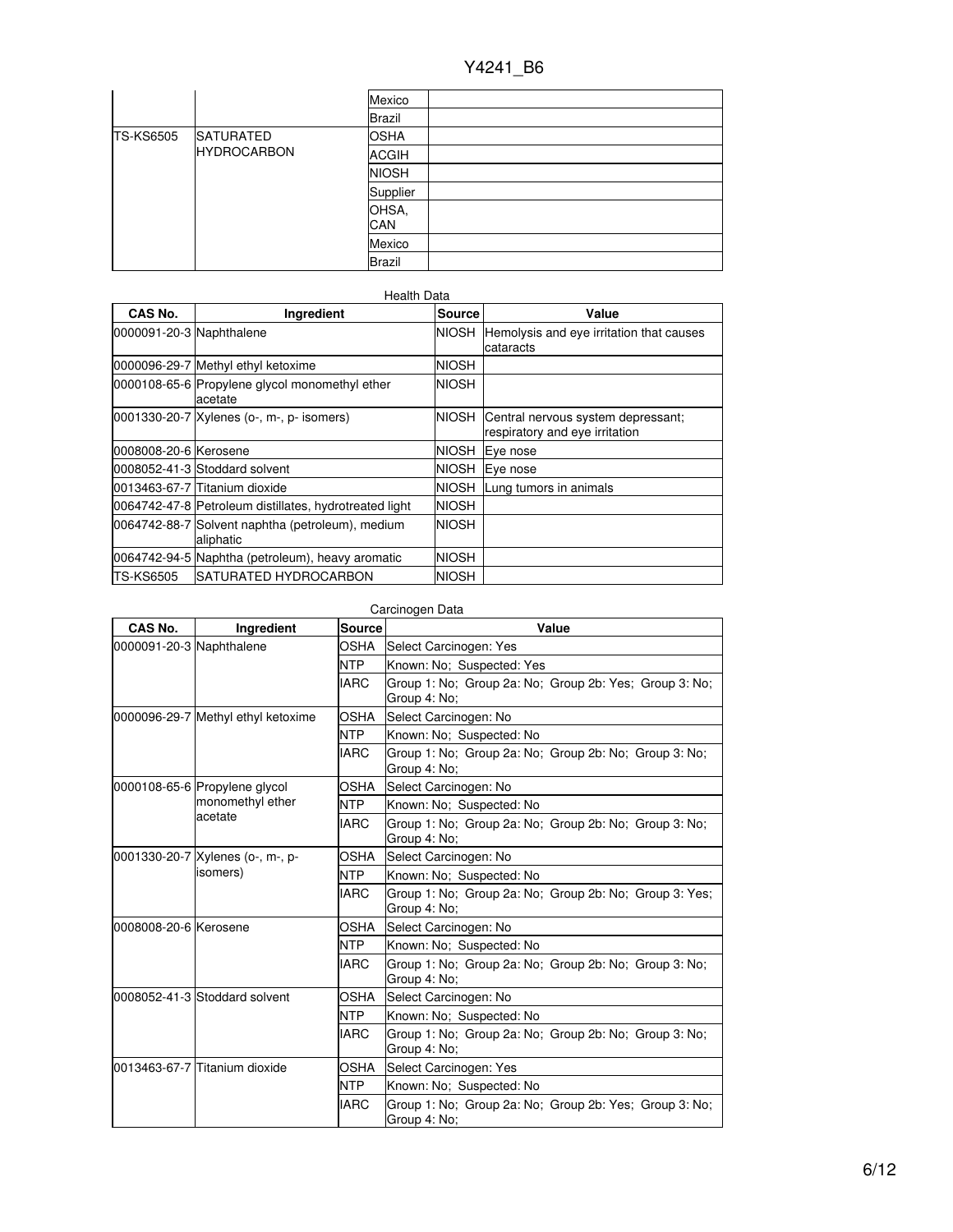|           | 0064742-47-8 Petroleum distillates,<br>hydrotreated light        | OSHA        | Select Carcinogen: No                                                 |  |
|-----------|------------------------------------------------------------------|-------------|-----------------------------------------------------------------------|--|
|           |                                                                  | <b>NTP</b>  | Known: No: Suspected: No                                              |  |
|           |                                                                  | <b>IARC</b> | Group 1: No; Group 2a: No; Group 2b: No; Group 3: No;<br>Group 4: No; |  |
|           | 0064742-88-7 Solvent naphtha<br>(petroleum), medium<br>aliphatic | OSHA        | Select Carcinogen: No                                                 |  |
|           |                                                                  | <b>NTP</b>  | Known: No: Suspected: No                                              |  |
|           |                                                                  | <b>IARC</b> | Group 1: No; Group 2a: No; Group 2b: No; Group 3: No;<br>Group 4: No: |  |
|           | 0064742-94-5 Naphtha (petroleum),<br>heavy aromatic              | OSHA        | Select Carcinogen: No                                                 |  |
|           |                                                                  | <b>NTP</b>  | Known: No: Suspected: No                                              |  |
|           |                                                                  | <b>IARC</b> | Group 1: No; Group 2a: No; Group 2b: No; Group 3: No;<br>Group 4: No: |  |
| TS-KS6505 | <b>SATURATED</b><br><b>HYDROCARBON</b>                           | <b>OSHA</b> | Select Carcinogen: No                                                 |  |
|           |                                                                  | <b>NTP</b>  | Known: No: Suspected: No                                              |  |
|           |                                                                  | <b>IARC</b> | Group 1: No; Group 2a: No; Group 2b: No; Group 3: No;<br>Group 4: No: |  |

## 8.2. Exposure controls

| Respiratory                 | Select equipment to provide protection from the ingredients listed in Section 3 of this<br>document. Ensure fresh air entry during application and drying. If you experience eye<br>watering, headache or dizziness or if air monitoring demonstrates dust, vapor, or mist<br>levels are above applicable limits, wear an appropriate, properly fitted respirator<br>(NIOSH approved) during and after application. Follow respirator manufacturer's<br>directions for respirator use. FOR USERS OF 3M RESPIRATORY PROTECTION<br>ONLY: For information and assistance on 3M occupational health and safety<br>products, call OH&ESD Technical Service toll free in U.S.A. 1-800-243-4630, in<br>Canada call 1-800-267-4414. Please do not contact these numbers regarding other<br>manufacturer's respiratory protection products. 3M does not endorse the accuracy of<br>the information contained in this Material Safety Data Sheet. |
|-----------------------------|-----------------------------------------------------------------------------------------------------------------------------------------------------------------------------------------------------------------------------------------------------------------------------------------------------------------------------------------------------------------------------------------------------------------------------------------------------------------------------------------------------------------------------------------------------------------------------------------------------------------------------------------------------------------------------------------------------------------------------------------------------------------------------------------------------------------------------------------------------------------------------------------------------------------------------------------|
| Eyes                        | Avoid contact with eyes. Protective equipment should be selected to provide<br>protection from exposure to the chemicals listed in Section 3 of this document.<br>Depending on the site-specific conditions of use, safety glasses, chemical goggles,<br>and/or head and face protection may be required to prevent contact. The equipment<br>must be thoroughly cleaned, or discarded after each use.                                                                                                                                                                                                                                                                                                                                                                                                                                                                                                                                  |
| Skin                        | Protective equipment should be selected to provide protection from exposure to the<br>chemicals listed in Section 3 of this document. Depending on the site-specific<br>conditions of use, protective gloves, apron, boots, head and face protection may be<br>required to prevent contact. The equipment must be thoroughly cleaned, or discarded<br>after each use.                                                                                                                                                                                                                                                                                                                                                                                                                                                                                                                                                                   |
| <b>Engineering Controls</b> | Depending on the site-specific conditions of use, provide adequate ventilation.                                                                                                                                                                                                                                                                                                                                                                                                                                                                                                                                                                                                                                                                                                                                                                                                                                                         |
| <b>Other Work Practices</b> | Emergency eye wash fountains and safety showers should be available in the<br>immediate vicinity of any potential exposure. Use good personal hygiene practices.<br>Wash hands before eating, drinking, using toilet facilities, etc. Promptly remove soiled<br>clothing and wash clothing thoroughly before reuse. Shower after work using plenty of<br>soap and water.                                                                                                                                                                                                                                                                                                                                                                                                                                                                                                                                                                |

| 9. Physical and chemical properties             |                                             |  |  |
|-------------------------------------------------|---------------------------------------------|--|--|
|                                                 |                                             |  |  |
| Appearance                                      | <b>Coloured Liquid</b>                      |  |  |
| Odour threshold                                 | Not Measured                                |  |  |
| рH                                              | No Established Limit                        |  |  |
| Melting point / freezing point                  | Not Measured                                |  |  |
| Initial boiling point and boiling range         | 130 (°C) 266 (°F)                           |  |  |
| <b>Flash Point</b>                              | 41 (°C) 105 (°F)                            |  |  |
| Evaporation rate (Ether = 1)                    | Not Measured                                |  |  |
| Flammability (solid, gas)                       | Not Applicable                              |  |  |
| Upper/lower flammability or explosive<br>limits | Lower Explosive Limit: .5                   |  |  |
|                                                 | Upper Explosive Limit: No Established Limit |  |  |
| vapor pressure (Pa)                             | Not Measured                                |  |  |
| <b>Vapor Density</b>                            | Heavier than air                            |  |  |
| <b>Specific Gravity</b>                         | 0.94                                        |  |  |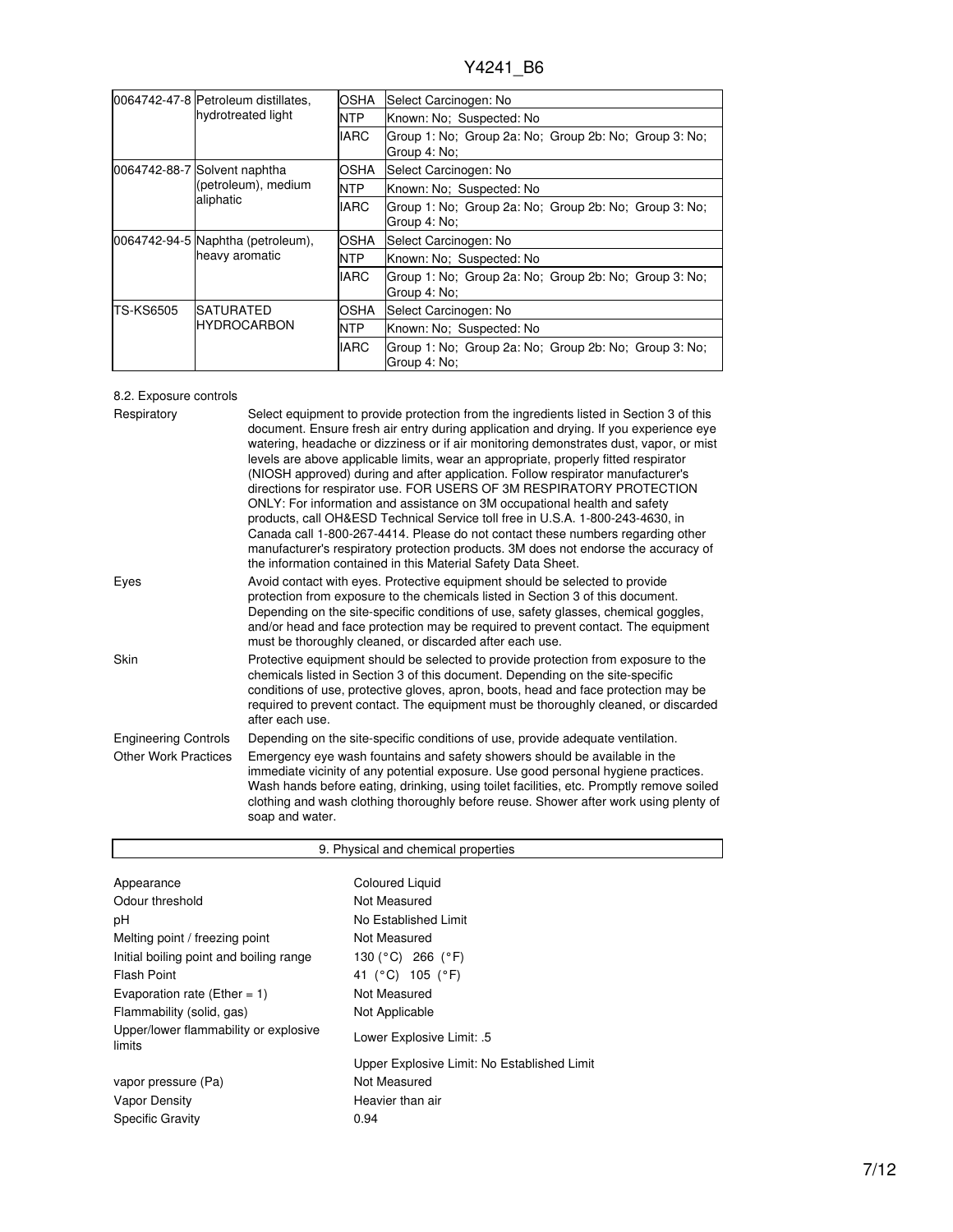Partition coefficient n-octanol/water (Log Kow) Not Measured Auto-ignition temperature Not Measured Decomposition temperature Not Measured Viscosity (cSt) Mo Established Limit Not Measured VOC % Refer to the Technical Data Sheet or label where information is available.

#### 10. Stability and reactivity

10.1. Reactivity No data available 10.2. Chemical stability This product is stable and hazardous polymerization will not occur. Not sensitive to mechanical impact. Excessive heat and fumes generation can occur if improperly handled. 10.3. Possibility of hazardous reactions No data available 10.4. Conditions to avoid No data available 10.5. Incompatible materials Strong oxidizing agents. 10.6. Hazardous decomposition products May produce hazardous fumes when heated to decomposition as in welding. Fumes may produce Carbon Dioxide and Carbon Monoxide.

11. Toxicological information

Acute toxicity

NOTICE: Reports have associated repeated and prolonged occupational overexposure to solvents with permanent brain and nervous system damage. Intentional misuse by deliberately concentrating and inhaling the contents may be harmful or fatal.

| Ingredient                                                      | Oral LD50,<br>mg/kg              | Skin LD50,<br>mg/kg                    | Inhalation<br>Vapor LD50,<br>mq/L/4hr | Inhalation<br>Dust/Mist LD50,<br>mq/L/4hr |
|-----------------------------------------------------------------|----------------------------------|----------------------------------------|---------------------------------------|-------------------------------------------|
| Solvent naphtha (petroleum), medium<br>aliphatic - (64742-88-7) | 6,000.00, Rat -<br>Category: NA  | 3,000.00,<br>Rabbit -<br>Category: 5   | No data<br>available                  | No data available                         |
| Stoddard solvent - (8052-41-3)                                  | No data<br>available             | No data<br>available                   | No data<br>available                  | No data available                         |
| Petroleum distillates, hydrotreated light -<br>(64742-47-8)     | 5,000.00, Rat -<br>Category: 5   | 2,000.00,<br>Rabbit -<br>Category: 4   | No data<br>available                  | No data available                         |
| Naphtha (petroleum), heavy aromatic -<br>(64742-94-5)           | 5,000.00, Rat -<br>Category: 5   | 2,000.00,<br>Rabbit -<br>Category: 4   | No data<br>available                  | No data available                         |
| Titanium dioxide - (13463-67-7)                                 | 10,000.00, Rat<br>- Category: NA | 10,000.00,<br>Rabbit -<br>Category: NA | No data<br>available                  | 6.82, Rat -<br>Category: NA               |
| SATURATED HYDROCARBON -<br>(TS-KS6505)                          | No data<br>available             | No data<br>available                   | No data<br>available                  | No data available                         |
| Xylenes (o-, m-, p- isomers) -<br>$(1330 - 20 - 7)$             | 4,299.00, Rat -<br>Category: 5   | 1.548.00.<br>Rabbit -<br>Category: 4   | 20.00, Rat -<br>Category: 4           | No data available                         |
| Propylene glycol monomethyl ether<br>acetate - (108-65-6)       | 8,532.00, Rat -<br>Category: NA  | 5.000.00.<br>Rabbit -<br>Category: 5   | No data<br>available                  | No data available                         |
| Kerosene - (8008-20-6)                                          | 2,835.00, Rat -<br>Category: 5   | 2,000.00,<br>Rabbit -<br>Category: 4   | No data<br>available                  | No data available                         |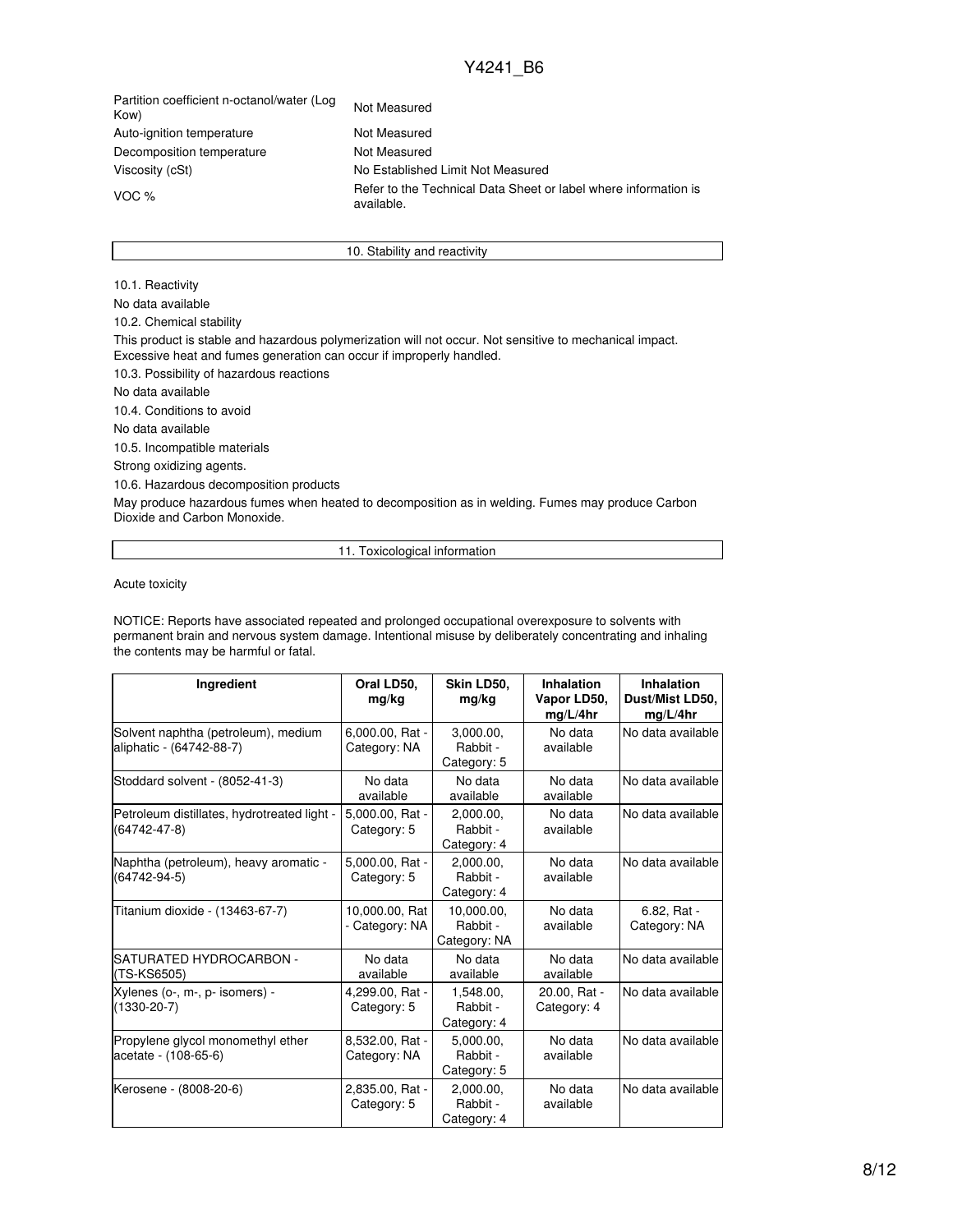| Naphthalene - (91-20-3)           | 490.00, Rat -<br>Category: 4 | 20,000.00,<br>Rabbit -<br>Category: NA | No data<br>available        | No data available |
|-----------------------------------|------------------------------|----------------------------------------|-----------------------------|-------------------|
| Methyl ethyl ketoxime - (96-29-7) | 930.00, Rat -<br>Category: 4 | 2,000.00,<br>Rabbit -<br>Category: 4   | 20.00, Rat -<br>Category: 4 | No data available |

| Item                                                                        | Category              | Hazard                       |
|-----------------------------------------------------------------------------|-----------------------|------------------------------|
| Acute Toxicity (mouth)                                                      | Not Classified        | Not Applicable               |
| Acute Toxicity (skin)                                                       | Not Classified        | Not Applicable               |
| Acute Toxicity (inhalation)                                                 | <b>Not Classified</b> | Not Applicable               |
| Skin corrosion/irritation                                                   | 3                     | Causes mild skin irritation. |
| Eye damage/irritation                                                       | Not Classified        | Not Applicable               |
| Sensitization (respiratory)                                                 | Not Classified        | Not Applicable               |
| Sensitization (skin)                                                        | <b>Not Classified</b> | Not Applicable               |
| Germ toxicity                                                               | Not Classified        | Not Applicable               |
| Carcinogenicity                                                             | Not Classified        | Not Applicable               |
| Reproductive Toxicity                                                       | Not Classified        | Not Applicable               |
| Specific target organ systemic toxicity Not Classified<br>(single exposure) |                       | Not Applicable               |
| Specific target organ systemic<br>Toxicity (repeated exposure)              | Not Classified        | Not Applicable               |
| <b>Aspiration hazard</b>                                                    | <b>Not Classified</b> | Not Applicable               |

12. Ecological information

## 12.1. Toxicity

No additional information provided for this product. See Section 3 for chemical specific data.

## Aquatic Ecotoxicity

| Ingredient                                                           | 96 hr LC50 fish.<br>mg/l           | 48 hr EC50 crustacea,<br>mq/l          | ErC50 algae,<br>mg/l                             |
|----------------------------------------------------------------------|------------------------------------|----------------------------------------|--------------------------------------------------|
| Solvent naphtha<br>(petroleum), medium<br>aliphatic - (64742-88-7)   | 800.00, Pimephales<br>promelas     | 100.00, Daphnia magna                  | 450.00 (96 hr), Selenastrum<br>capricornutum     |
| Stoddard solvent -<br>$(8052 - 41 - 3)$                              | Not Available                      | Not Available                          | Not Available                                    |
| Petroleum distillates.<br>hydrotreated light -<br>$(64742 - 47 - 8)$ | 2.20, Lepomis<br>macrochirus       | 4,720.00, Dendronereides<br>heteropoda | Not Available                                    |
| Naphtha (petroleum),<br>heavy aromatic -<br>(64742-94-5)             | 45.00, Pimephales<br>promelas      | 12.00, Daphnia magna                   | 2.50 (72 hr), Skeletonema<br>costatum            |
| Titanium dioxide -<br>$(13463 - 67 - 7)$                             | 1,000.00, Fundulus<br>heteroclitus | 5.50, Daphnia magna                    | 5.83 (72 hr), Pseudokirchneriella<br>subcapitata |
| <b>SATURATED</b><br><b>HYDROCARBON -</b><br>(TS-KS6505)              | Not Available                      | Not Available                          | $0.00$ ( $hr$ ),                                 |
| Xylenes (o-, m-, p-<br>isomers) - (1330-20-7)                        | 3.30, Oncorhynchus<br>mykiss       | 8.50, Palaemonetes<br>pugio            | 100.00 (72 hr), Chlorococcales                   |
| Propylene glycol<br>monomethyl ether acetate<br>$(108 - 65 - 6)$     | 100.00, Salmo<br>gairdneri         | 500.00, Daphnia magna                  | Not Available                                    |
| Kerosene - (8008-20-6)                                               | Not Available                      | Not Available                          | Not Available                                    |
| Naphthalene - (91-20-3)                                              | 0.99, Oncorhynchus<br>gorbuscha    | 1.60, Daphnia magna                    | 68.21 (96 hr), Scenedesmus<br>subspicatus        |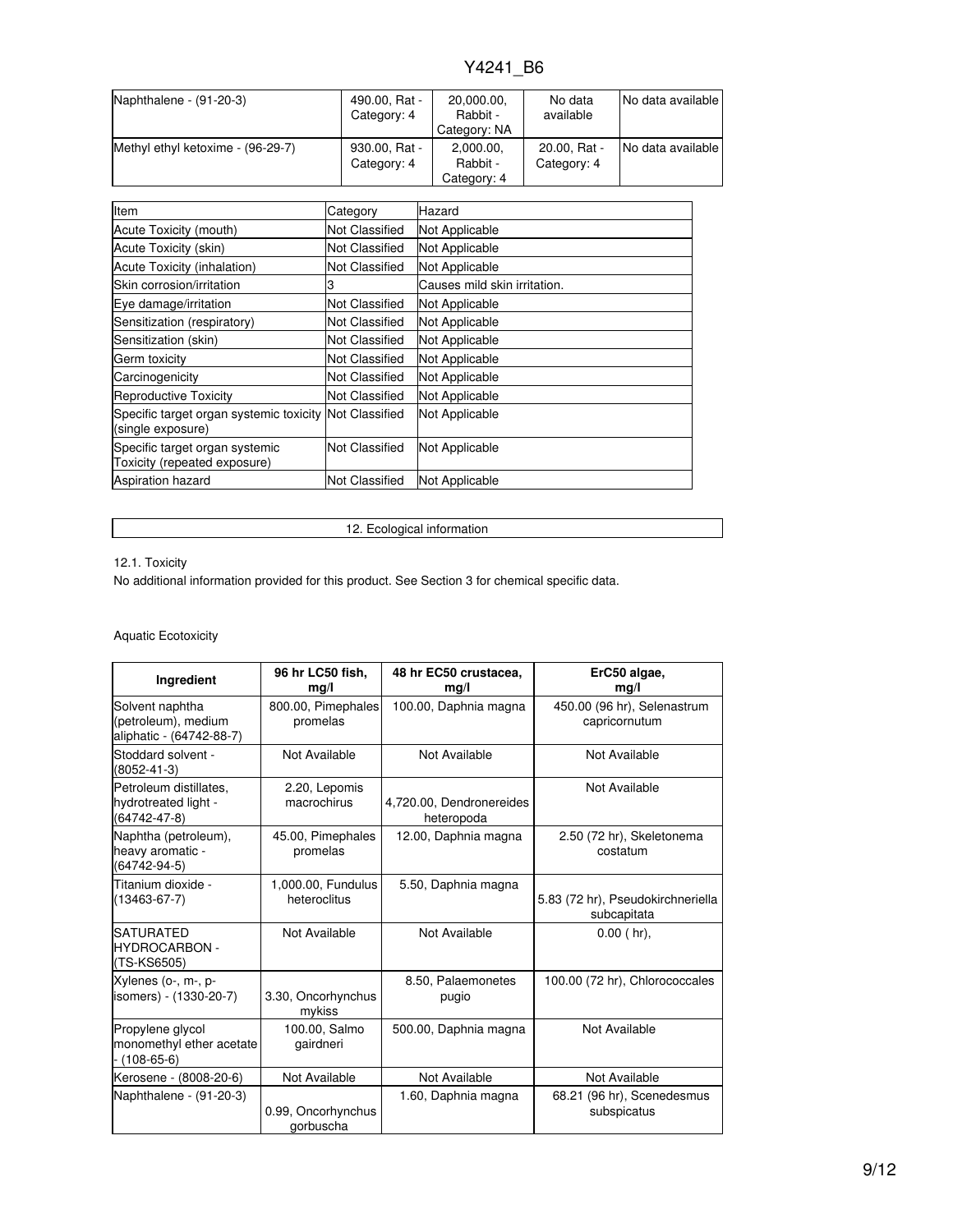|                                                                              |                                        | Y4241 B6                                                                                                |                                                                                |  |  |
|------------------------------------------------------------------------------|----------------------------------------|---------------------------------------------------------------------------------------------------------|--------------------------------------------------------------------------------|--|--|
| Methyl ethyl ketoxime -<br>$(96-29-7)$                                       | 320.00, Leuciscus<br>idus              | 500.00, Daphnia magna                                                                                   | 83.00 (72 hr), Scenedesmus<br>subspicatus                                      |  |  |
| 12.2. Persistence and degradability                                          |                                        |                                                                                                         |                                                                                |  |  |
| No data available                                                            |                                        |                                                                                                         |                                                                                |  |  |
| 12.3. Bioaccumulative potential                                              |                                        |                                                                                                         |                                                                                |  |  |
| Not Measured                                                                 |                                        |                                                                                                         |                                                                                |  |  |
| 12.4. Mobility in soil                                                       |                                        |                                                                                                         |                                                                                |  |  |
| No data available                                                            |                                        |                                                                                                         |                                                                                |  |  |
| 12.5. Results of PBT and vPvB assessment                                     |                                        |                                                                                                         |                                                                                |  |  |
| This product contains no PBT/vPvB chemicals.                                 |                                        |                                                                                                         |                                                                                |  |  |
| 12.6. Other adverse effects                                                  |                                        |                                                                                                         |                                                                                |  |  |
| No data available                                                            |                                        |                                                                                                         |                                                                                |  |  |
|                                                                              |                                        |                                                                                                         |                                                                                |  |  |
|                                                                              |                                        | 13. Disposal considerations                                                                             |                                                                                |  |  |
|                                                                              |                                        |                                                                                                         |                                                                                |  |  |
| 13.1. Waste treatment methods                                                |                                        |                                                                                                         |                                                                                |  |  |
| Do not allow spills to enter drains or watercourses.                         |                                        |                                                                                                         |                                                                                |  |  |
|                                                                              |                                        | Dispose of in accordance with local, state and federal regulations. (Also reference RCRA information in |                                                                                |  |  |
| Section 15 if listed).                                                       |                                        |                                                                                                         |                                                                                |  |  |
|                                                                              |                                        | 14. Transport information                                                                               |                                                                                |  |  |
|                                                                              |                                        |                                                                                                         |                                                                                |  |  |
| 14.1. UN number                                                              |                                        | <b>UN 1263</b>                                                                                          |                                                                                |  |  |
| 14.2. UN proper shipping name<br>PAINT - Marine pollutant (reaction product: |                                        |                                                                                                         |                                                                                |  |  |
|                                                                              |                                        | bisphenolA-(epichlorhydrin); epoxy resin)                                                               |                                                                                |  |  |
| 14.3. Transport hazard class(es)                                             |                                        |                                                                                                         |                                                                                |  |  |
| DOT (Domestic Surface Transportation)                                        |                                        |                                                                                                         | IMO / IMDG (Ocean Transportation)                                              |  |  |
| <b>DOT Proper</b><br><b>Shipping Name</b>                                    | <b>CONSUMER</b><br>COMMODITY,<br>ORM-D | <b>IMDG Proper</b><br><b>Shipping Name</b>                                                              | PAINT - Marine pollutant<br>(reaction product:<br>bisphenolA-(epichlorhydrin); |  |  |

epoxy resin) DOT Hazard Class Not Regulated Sub Class IMDG Hazard Class Flammable Liquid, 3 Not applicable UN / NA Number UN 1263 DOT Packing Group Not Regulated IMDG Packing Group III CERCLA/DOT RQ 617 gal. / 4850 lbs. System Reference Code 181 14.4. Packing group III 14.5. Environmental hazards IMDG Marine Pollutant: No 14.6. Special precautions for user Not Applicable 14.7. Transport in bulk according to Annex II of MARPOL73/78 and the IBC Code Not Applicable 15. Regulatory information Regulatory Overview The regulatory data in Section 15 is not intended to be all-inclusive, only selected

regulations are represented. All ingredients of this product are listed on the TSCA (Toxic Substance Control Act) Inventory or are not required to be listed on the TSCA Inventory.

WHMIS Classification B3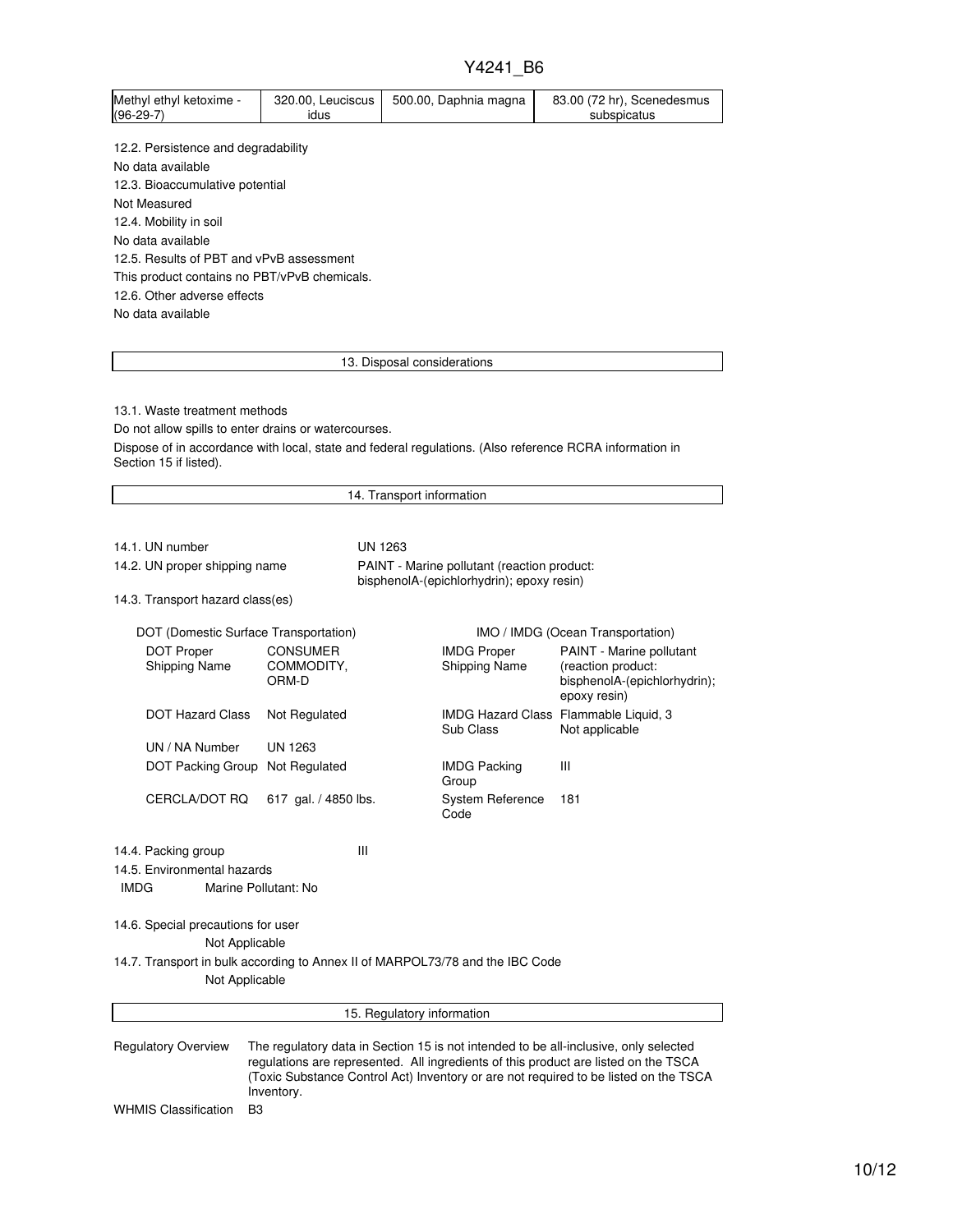DOT Marine Pollutants (10%): (No Product Ingredients Listed) DOT Severe Marine Pollutants (1%): (No Product Ingredients Listed) EPCRA 311/312 Chemicals and RQs (>.1%) : Benzene, ethyl- (1000 lb final RQ; 454 kg final RQ) Naphthalene (100 lb final RQ; 45.4 kg final RQ) Xylenes (o-, m-, p- isomers) (100 lb final RQ; 45.4 kg final RQ) EPCRA 302 Extremely Hazardous (>.1%) : (No Product Ingredients Listed) EPCRA 313 Toxic Chemicals (>.1%) : 1,2,4-Trimethyl benzene Aluminum oxide Benzene, ethyl-Naphthalene Xylenes (o-, m-, p- isomers) Mass RTK Substances (>1%) : Kerosene Stoddard solvent Titanium dioxide Xylenes (o-, m-, p- isomers) Penn RTK Substances (>1%) : Kerosene Stoddard solvent Titanium dioxide Xylenes (o-, m-, p- isomers) Penn Special Hazardous Substances (>.01%) : (No Product Ingredients Listed) RCRA Status: (No Product Ingredients Listed) N.J. RTK Substances (>1%) : Kerosene Solvent naphtha (petroleum), medium aliphatic Stoddard solvent Titanium dioxide Xylenes (o-, m-, p- isomers) N.J. Special Hazardous Substances (>.01%) : Benzene, ethyl-Naphthalene Propylene glycol monomethyl ether Solvent naphtha (petroleum), medium aliphatic Xylenes (o-, m-, p- isomers) N.J. Env. Hazardous Substances (>.1%) : 1,2,4-Trimethyl benzene Aluminum oxide Benzene, ethyl-Kerosene Naphthalene Xylenes (o-, m-, p- isomers) Proposition 65 - Carcinogens (>0%): Benzene, ethyl-Naphthalene Titanium dioxide Proposition 65 - Female Repro Toxins (>0%): (No Product Ingredients Listed) Proposition 65 - Male Repro Toxins (>0%): (No Product Ingredients Listed)